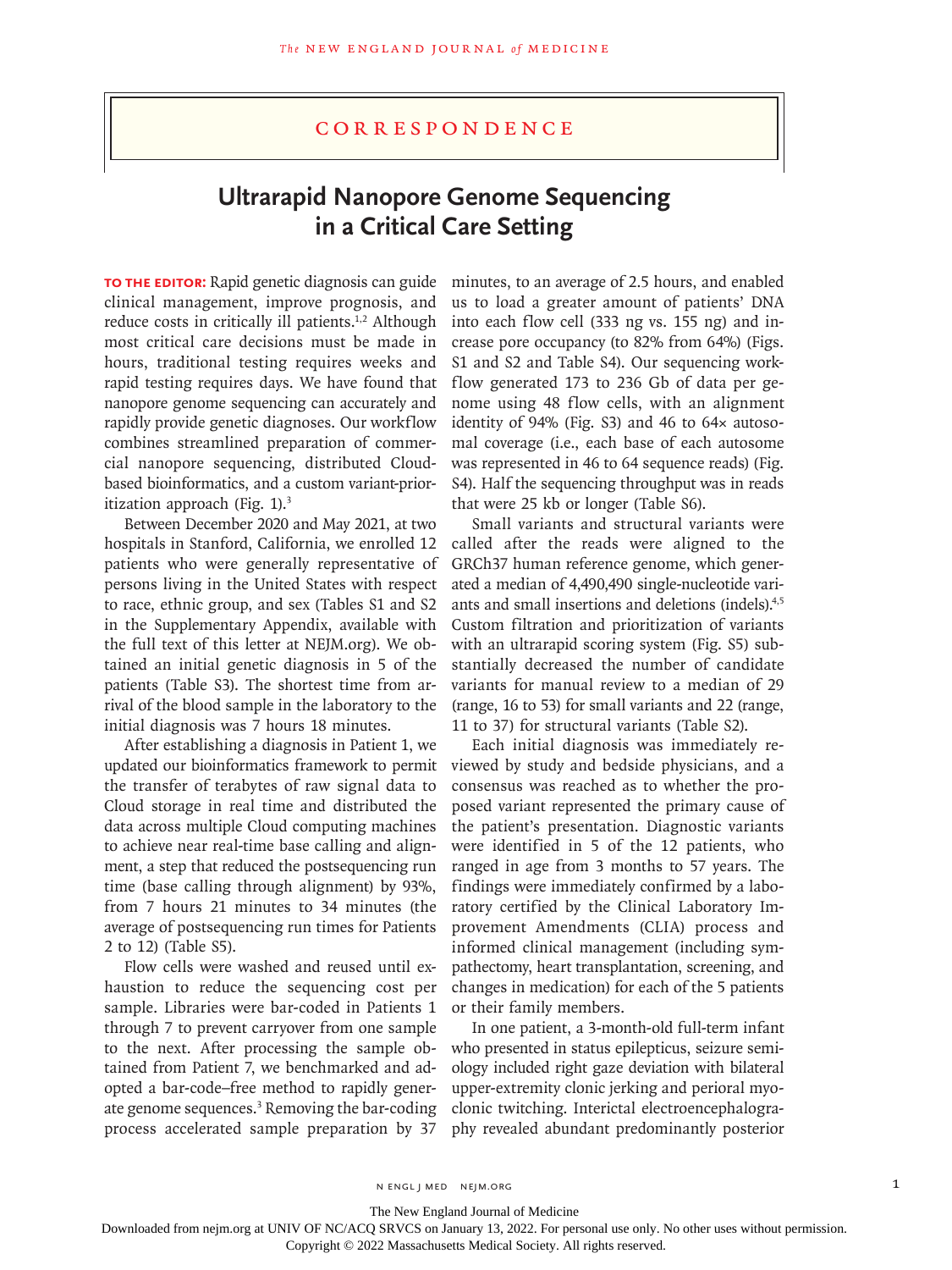

### **Figure 1. Workflow and Performance of Ultrarapid Nanopore Genome Sequencing.**

Panel A shows the ultrarapid genome sequencing pipeline, indicating all processes from sample collection to a diagnosis. Vertically stacked processes are run in parallel. Panel B shows the performance of the pipeline on samples obtained from the 12 study patients in two phases. The run times of individual components are shown by colors that correspond to those in Panel A. The fastest run time was 7 hours 18 minutes (in Patient 11). Numbers in red indicate the 5 patients who received a genetic diagnosis (a positive finding).

The New England Journal of Medicine

Downloaded from nejm.org at UNIV OF NC/ACQ SRVCS on January 13, 2022. For personal use only. No other uses without permission.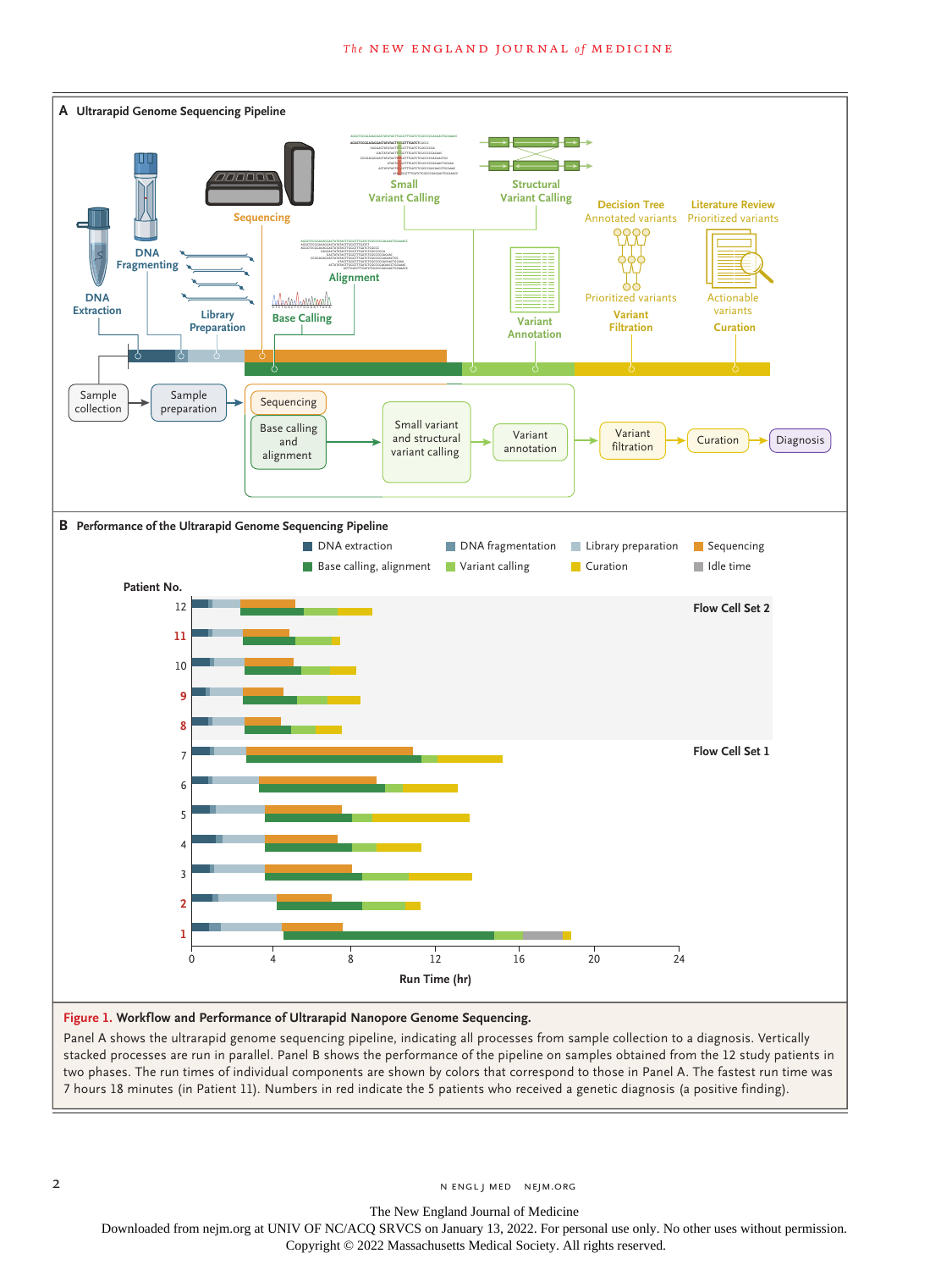#### Correspondence

multifocal sharp waves. Magnetic resonance imaging of the brain revealed no abnormalities. Eight hours 25 minutes after enrollment, we identified a likely pathogenic heterozygous variant in *CSNK2B* (a variant and gene known to cause a neurodevelopmental disorder with earlyonset epilepsy) and made a definitive diagnosis of *CSNK2B*-related disorder, or Poirier–Bienvenu neurodevelopmental syndrome. This result halted further planned diagnostic testing, facilitated disease-specific counseling and prognostication, and aided in management of epilepsy by providing insight about reported seizure types and treatment response to common antiseizure medications. At the time of presentation, an epilepsy gene panel (which did not include *CSNK2B*) had been ordered, and results that were received 2 weeks later showed only multiple nondiagnostic variants of uncertain significance.

John E. Gorzynski, D.V.M., Ph.D. Sneha D. Goenka, M.Tech.

Stanford University Stanford, CA

Kishwar Shafin, B.S.

University of California at Santa Cruz Genomics Institute Santa Cruz, CA

Tanner D. Jensen, B.S.

Stanford University Stanford, CA

Dianna G. Fisk, Ph.D. Megan E. Grove, M.S.

Stanford Health Care Palo Alto, CA

Elizabeth Spiteri, Ph.D.

Stanford University Stanford, CA

Trevor Pesout, B.S. Jean Monlong, Ph.D.

University of California at Santa Cruz Genomics Institute Santa Cruz, CA

Gunjan Baid, M.S.

Google Mountain View, CA

Jonathan A. Bernstein, M.D., Ph.D. Scott Ceresnak, M.D.

Stanford University Stanford, CA

Pi‑Chuan Chang, Ph.D.

Google Mountain View, CA Jeffrey W. Christle, Ph.D. Henry Chubb, M.B., B.S., Ph.D. Karen P. Dalton, B.S. Stanford University Stanford, CA Kyla Dunn, M.S. Stanford Children's Health Palo Alto, CA Daniel R. Garalde, Ph.D. Joseph Guillory, M.S. Oxford Nanopore Technologies Oxford, United Kingdom Joshua W. Knowles, M.D., Ph.D. Stanford University Stanford, CA Alexey Kolesnikov, M.S. Google Mountain View, CA Michael Ma, M.D. Stanford University Stanford, CA Tia Moscarello, M.S. Stanford Health Care Palo Alto, CA Maria Nattestad, Ph.D. Google Mountain View, CA Marco Perez, M.D. Maura R.Z. Ruzhnikov, M.D. Stanford University Stanford, CA Mehrzad Samadi, Ph.D. Ankit Setia, Ph.D. Nvidia Santa Clara, CA Chris Wright, D.Phil. Oxford Nanopore Technologies Oxford, United Kingdom Courtney J. Wusthoff, M.D. Katherine Xiong, M.D. Stanford University Stanford, CA Tong Zhu, M.S. Nvidia Santa Clara, CA Miten Jain, Ph.D. University of California at Santa Cruz Genomics Institute Santa Cruz, CA Fritz J. Sedlazeck, Ph.D.

Baylor College of Medicine Houston, TX

n engl j med nejm.org 3

The New England Journal of Medicine

Downloaded from nejm.org at UNIV OF NC/ACQ SRVCS on January 13, 2022. For personal use only. No other uses without permission.